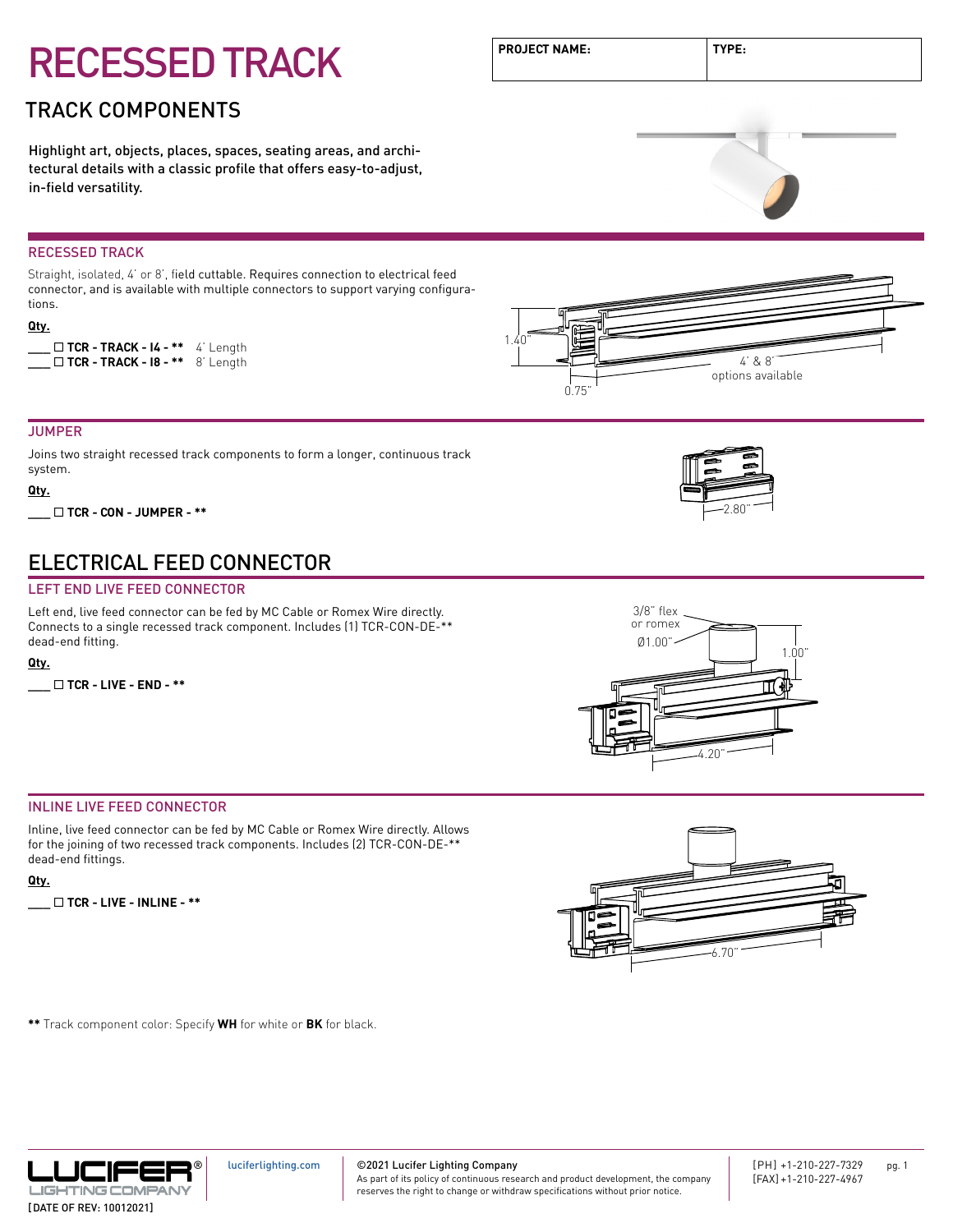#### CORNER LIVE FEED CONNECTOR

Corner, live feed connector can be fed by MC Cable or Romex Wire directly. Allows for two recessed track components to be joined at a 90° angle. Includes (2) TCR-CON-DE-\*\* dead-end fittings.

#### **Qty.**

**\_\_\_** ¨ **TCR - LIVE - CORNER - \*\***



#### T LIVE FEED CONNECTOR

T, live feed connector can be fed by MC Cable or Romex Wire directly. Allows for three recessed track components to be joined inline and at a 90° angle. Includes (3) TCR-CON-DE-\*\* dead-end fittings.

#### **Qty.**

**\_\_\_** ¨ **TCR - LIVE - T - \*\***



# TRACK COUPLER CONNECTOR

#### **JUMPER**

Joins two straight recessed track components to form a longer, continuous track system.

#### **Qty.**

**\_\_\_** ¨ **TCR - CON - JUMPER - \*\***

## **ACCESSORIES**

#### **Qty.**

| $\Box$ TC - CSINK           |
|-----------------------------|
| $\Box$ TC - CVR - 8 - **    |
| $\Box$ TCR - CON - DE - **  |
| $\Box$ TCR - CABLE - BRACKE |

Countersink and drill tool quide Track gap cover, 8' (can be field cut) Dead-end fitting, included with power feeds as noted above. **T** Cable bracket, allows track to be cable mounted from above. One for every two feet.

**\*\*** Track component color: Specify **WH** for white or **BK** for black.





[luciferlighting.com](http://luciferlighting.com/)

©2021 Lucifer Lighting Company

As part of its policy of continuous research and product development, the company reserves the right to change or withdraw specifications without prior notice.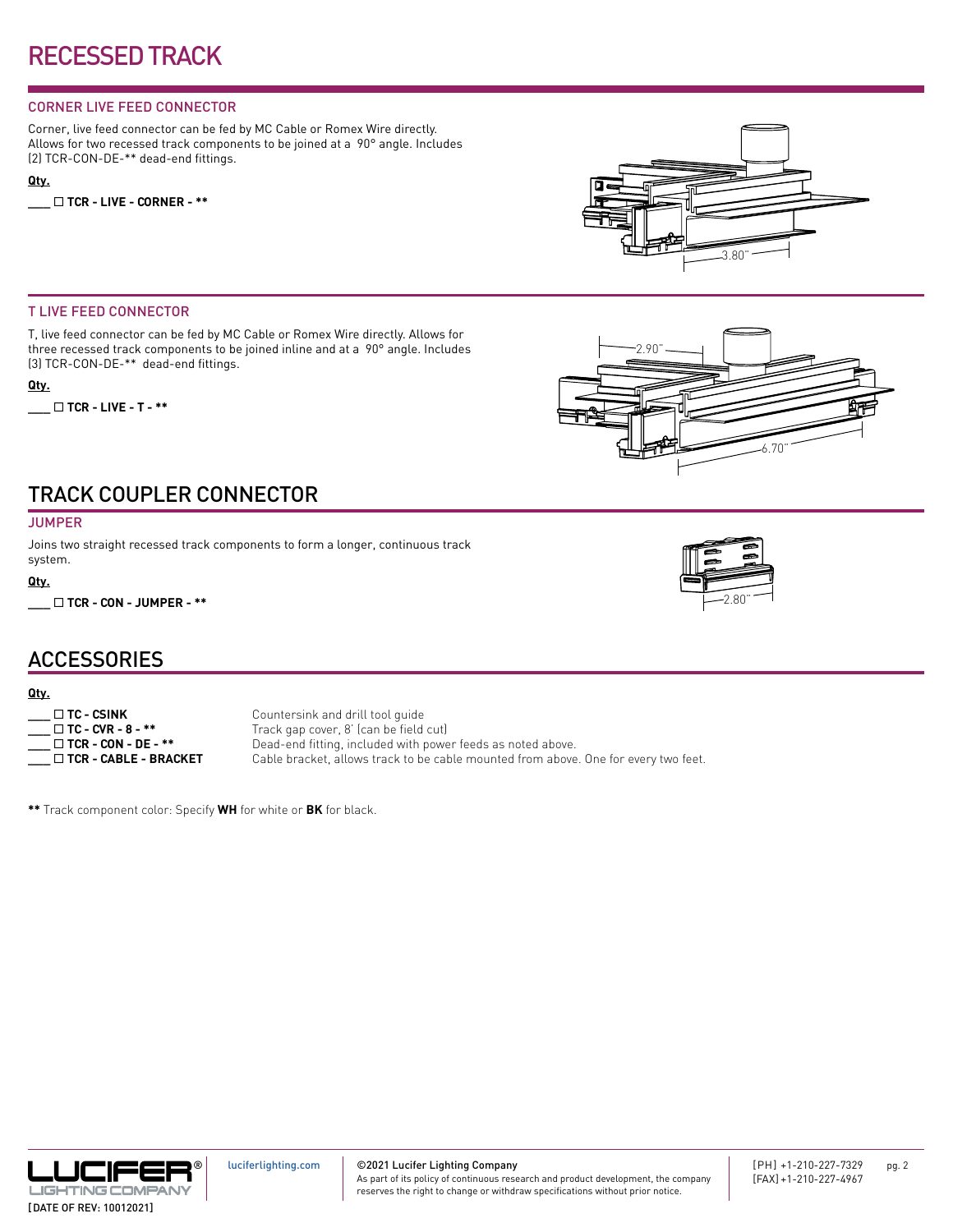



#### [DATE OF REV: 10012021]